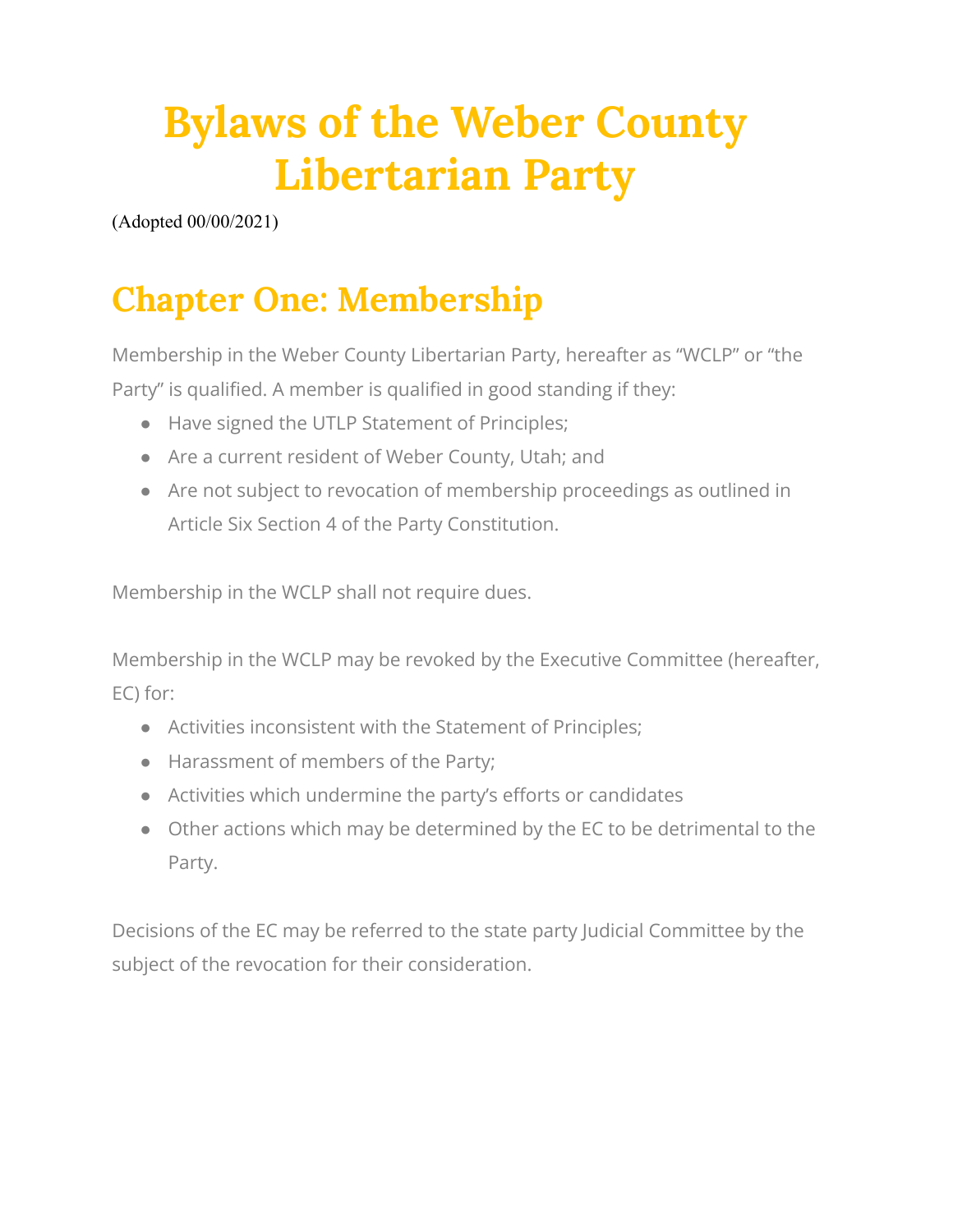## **Chapter Two: Convention Procedures**

#### **1. Nominating Conventions**

On or before (Adoption Date) 1 of each even-numbered year, the Party will hold a county Nominating convention.

The Party certifies candidates for partisan offices only by nominating convention. This does not exclude candidates from running in primaries, but certification of the nomination can only be confirmed by convention.

The WCLP nominates only those candidates whose district or other jurisdiction fall entirely within Weber County. Candidates for offices in jurisdictions which include parts of two or more counties are nominated only at the state party convention.

Everyone who is a member of the WCLP in good standing 30 days prior the convention, and who attends the convention, is eligible to vote. The Convention delegates may suspend the 30-day limit requirement by a 2/3 majority vote with a minimum 24-hour notice.

At the time and place set for the nominating conventions, the name of each person who has filed a declaration of candidacy with the appropriate state or county political entity may be placed in nomination for the office for which his/her declaration was filed.

To be certified by the Party, all candidates must be members in good standing, sign the Candidate's Pledge, and stand for election at the appropriate nominating convention. A candidate who files for state or local office as a Libertarian with the appropriate political entity but whose candidacy is not affirmed in convention is not a candidate of the Party.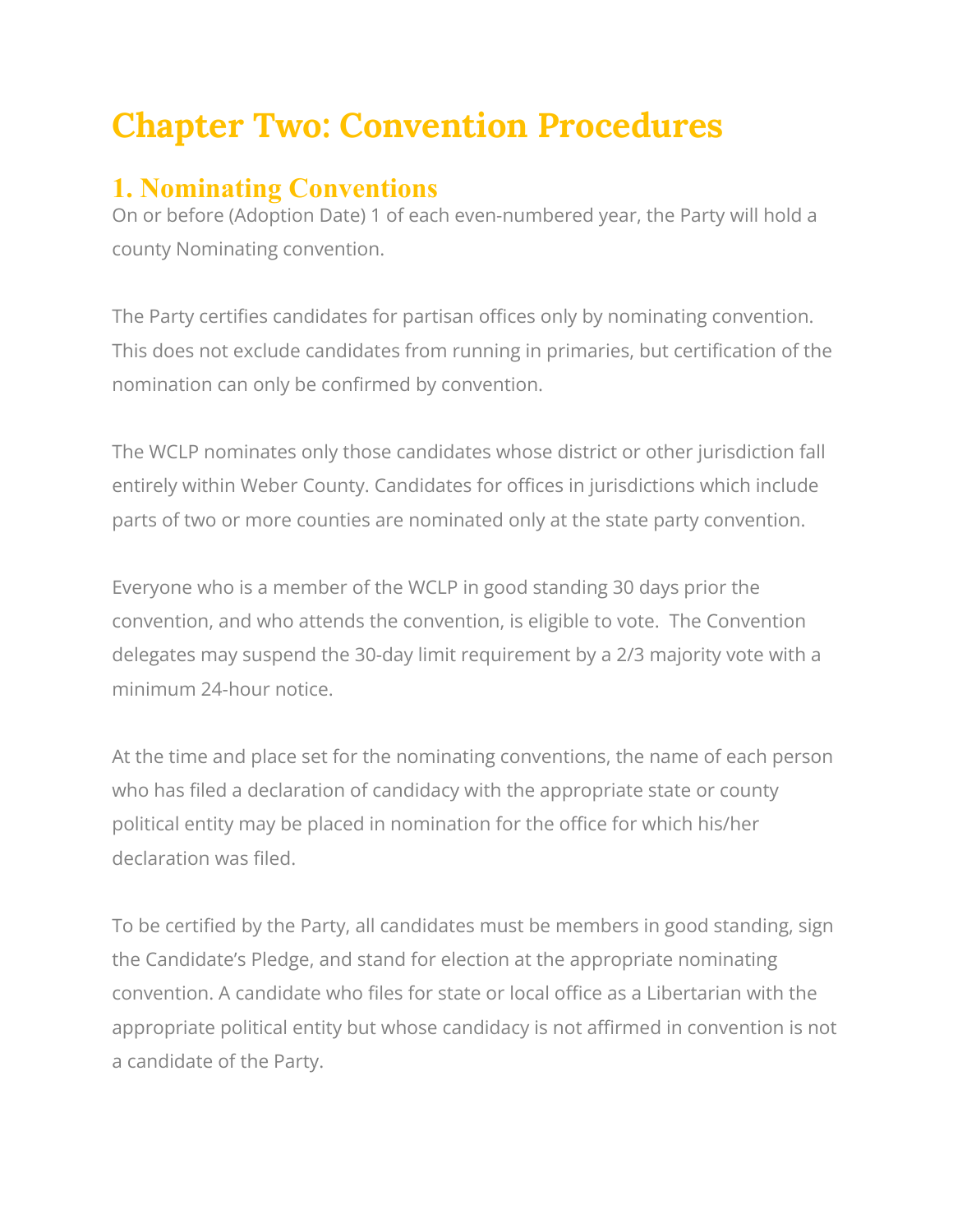Candidate's Pledge: "I promise that if elected I will vote in favor of all matters that lead to a reduction in taxes and government, and expansion of personal freedoms and against all matters causing higher taxes, bigger government, and restrictions on personal freedoms. If I ever act contrary to this pledge, I will publicly apologize and offer to resign."

Eligible members will vote immediately following the nominating and seconding speeches made on behalf of all candidates for office; except that, the EC may determine whether voting is after each candidate's speeches, or after all candidates' speeches.

The Chair (or the Chair's designee) is responsible for credentialing members as convention delegates. Each member present may cast one vote in each ballot for each office to be filled.

Proxy voting is allowed. Delegates must notify the secretary via email no later than 15 days prior to the Nominating Convention of their desire to designate a proxy and name the proxy at that time. A form to perform this action is to be provided on the party website no less than 30 days prior to the convention. The proxy voter must be a member in good standing of the party.

If three or more candidates are nominated for the same office, the convention will use multiple ballots. In the case of multiple ballots, the first ballot will be used to reduce the number of candidates to four if more than four candidates participate or by one if four or fewer than four participate. Each following ballot will drop the lowest vote-getter until two candidates remain. The two top candidates will continue the balloting until one achieves a two-thirds majority. If no candidate prevails after the third such ballot, the Party has no candidate for that office unless at least one candidate chooses to participate in the primary election.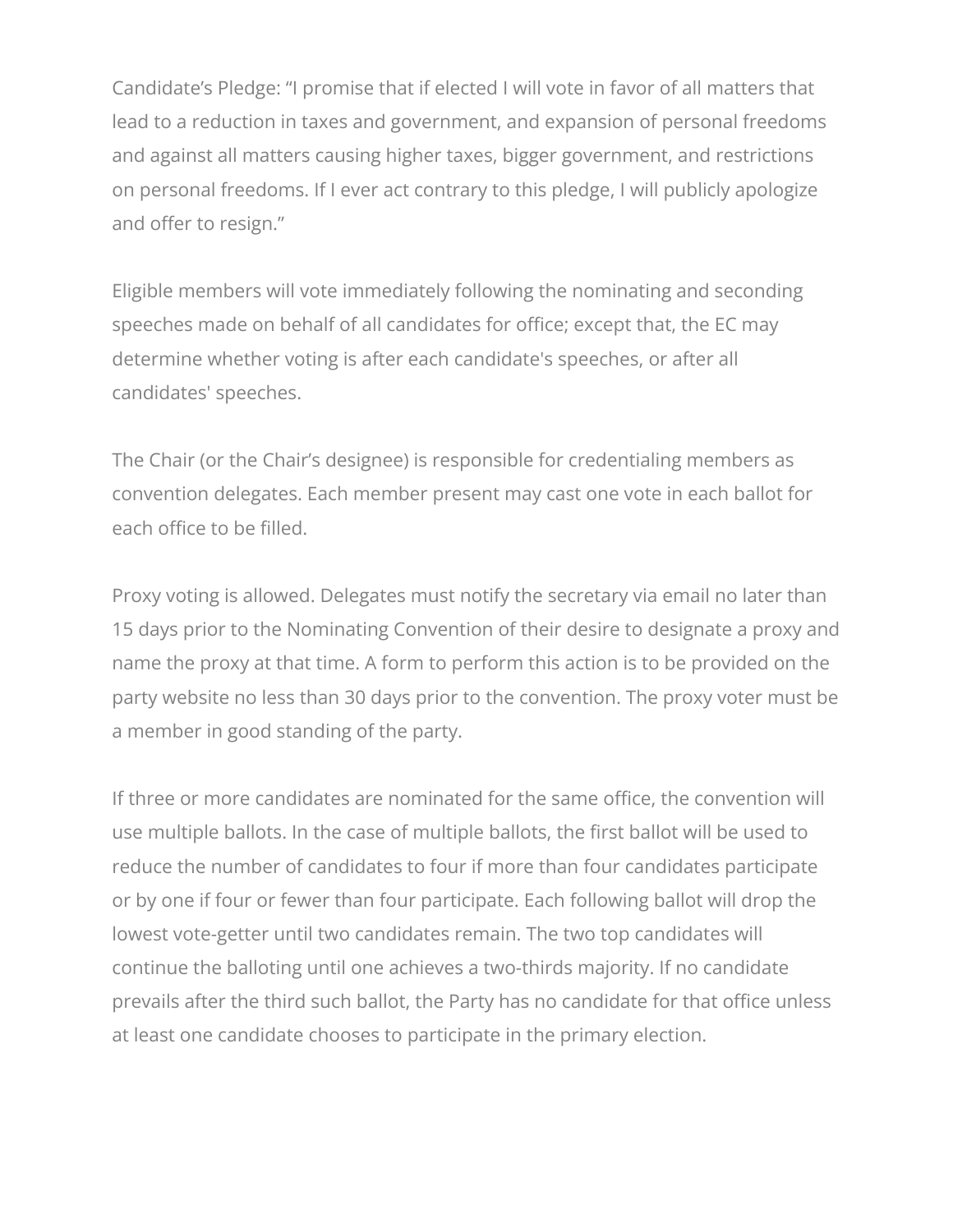No later than 12:00 noon of the fifth calendar day following the nominating convention, the Party Secretary will report candidate nominations to the state party secretary, who will report the nominations to the Lieutenant Governor's office.

#### **2. Organizing Conventions**

On or before (Adoption Month) 1 of each odd-numbered year an organizing convention will be held at a time and place designated by the EC.

The Party will provide notice of the organizing convention to every member in good standing according to member preferred contact method as noted in the party roster. Notification via the party newsletter or email will be considered acceptable notice.

The organizing convention will elect officers.

The convention may also pass on whatever business comes before it.

### **3. Candidate Vacancies**

If a Party candidate dies or becomes incapacitated before the election, the candidate may be replaced by the county Executive Committee.

### **4. Resolutions**

All resolutions brought before the convention must be submitted in writing complete with mover and seconder signatures and provided in sufficient quantities to distribute to all convention delegates in attendance.